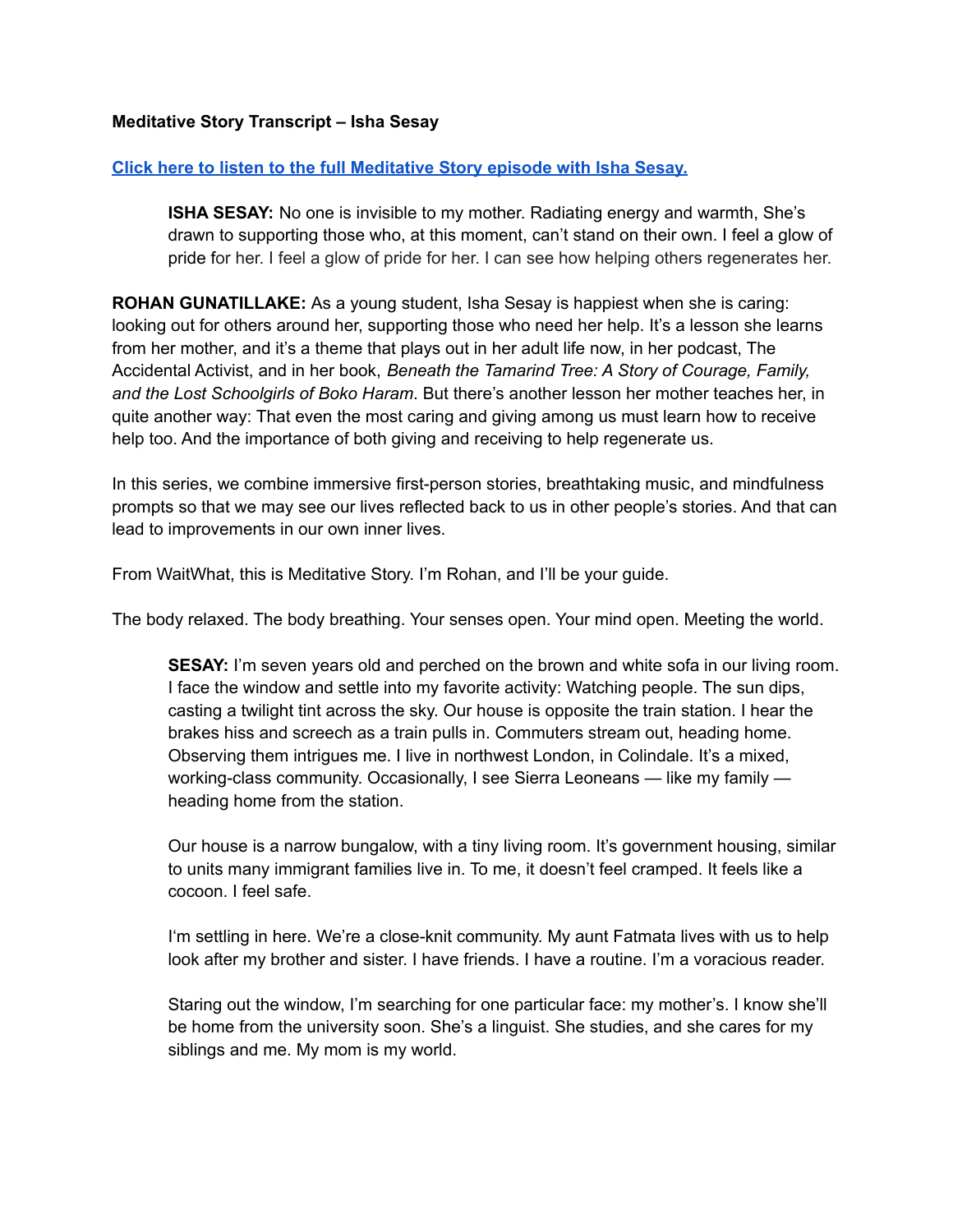Today, when she walks in the door she has big news. She's taking my brother, sister and me back to Sierra Leone. She's finished her PhD, so it's is time to reunite with my dad, who works in Freetown, as an attorney. We're moving in a matter of days.

It's all so sudden.

I can't imagine leaving Colindale. I learned to ride my bike here (and have the scar to prove it). My school. My friends. My tiny bungalow. My routine all gone. I know mom's word is final.

I ask her, "What'll happen to the library books that I'm supposed to return next week?" She's clear, "Don't worry about it, we're going back home."

I stare out my window into the only home I know, and I can sense that everything is about to change.

In Sierra Leone, Mrs. During takes me under her wing. She is dark, portly, and tall, with full cheeks. She dresses in large, flowing skirts. She's warm and nurturing. At lunchtime, I stay in her cavernous classroom. It fits 40, but just the two of us face one another, seated at small wooden desks as she tutors me in maths. From this dim space, my gaze drifts to the window. I see the other students outside playing in the sun in their green and white gingham uniforms. I'm distracted by their laughter and screams.

Everything here feels foreign. But quickly I realize, that the foreigner is me.

The students in my new school bully me for not having grown up here. They pick on the way I speak, the way I eat, the games I play — everything I do reinforces my difference.

In the schoolyard this kid Prince, runs up and grabs my arm. He's small for his age. His tight, reddy brown curls cling to his head. He takes a pencil and repeatedly stabs my arm, up and down. The sharp point digs deep into my skin. The pain blooms. Finally, he releases me, laughing wildly. I try to hold in my tears. I feel helpless. I think about telling someone, but one of my bullies is a teacher. I see similar things happening to other newcomers who arrive at my school. I recognize the sadness and neglect on their faces. We feel the isolation of being different. I begin to feel invisible. I start feigning illness so I can stay home from class. I don't know how to raise my voice for myself or for others.

My mother doesn't comfort me as much as she prepares me for more of this. She has been different much of her life, too. "Your path is your own," she says to me, often.

**GUNATILLAKE:** This is a difficult moment, and a lonely time. Does it bring to mind any times from your life when you felt you did not belong? What advice would you give Isha and your younger self based on what you know now? Maybe something about holding the difficult less tightly? Or maybe something about using the power of your difference to do your own thing?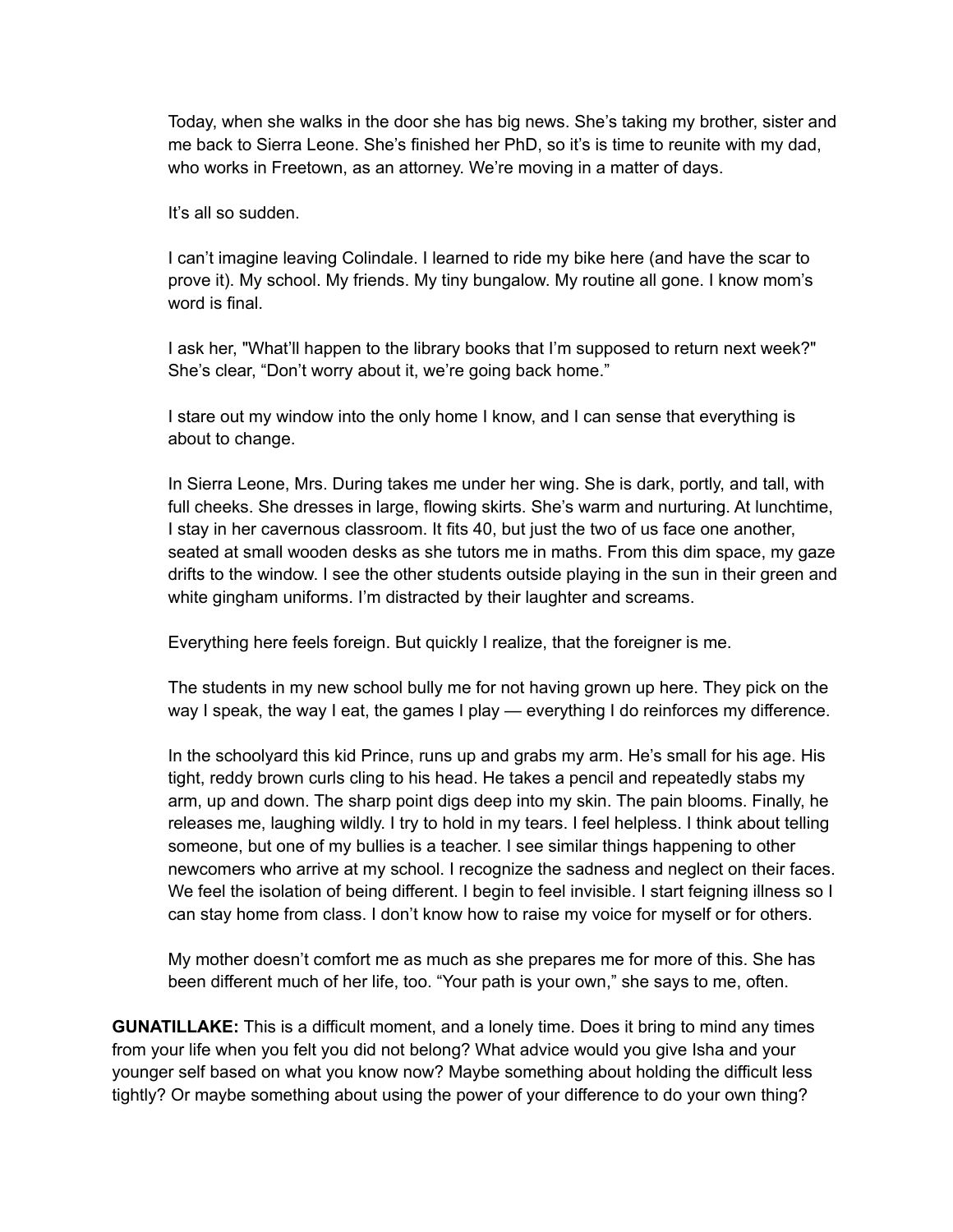**SESAY:** To my mother, being different is a good thing. She gives me bright red shoes to wear at school that make me stand out. She dismisses the popular belief that "only loose women wear red shoes." I love the shoes.

One afternoon on our way home from school, we stop at the outdoor market. Vendors hawk wide bins of fragrant fruit under the blazing sun. Papayas, bananas, oranges, mangoes. My mother is unusual among professionals here in that she often goes to the market herself, most simply send a member of their household to do the shopping.

A fruit seller approaches our car with her daughter in tow. "Why isn't she in school?" my mother asks the woman. She replies, "We can't afford it." On the spot, my mother arranges to put the child through school herself. This is not the first time she's done this, and will not be the last.

No one is invisible to my mother. Radiating energy and warmth, She's drawn to supporting those who, at this moment, can't stand on their own. I feel a glow of pride for her. By reaching out to those on the margins, she uses her resilience with purpose. I can see how helping others regenerates her.

And my perspective begins to shift. I sense that being "different" doesn't mean being alone. We still live in a web of community.

At school I befriend those who haven't settled in, who haven't been welcomed. I have a sensitive radar to be aware of others who are bullied and excluded, and I feel drawn to them.

I walk along a dusty, unpaved road to Mrs. During's house. She lives in Leicester Village on the outskirts of town. She agrees to tutor me not only during the lunch period but on weekends at her home. The soil is a rich, red-brown earth. I come to a portion of the path that is completely overgrown with dense, deep green foliage.

As I walk, I hear the cries of a girl in distress. Her wails pierce through the bush. I know where they come from: there is a house, out of view from the path, far from any other homes. I know of the family that lives there. Their child is disabled, and her parents don't have the tools to help her. Here in this culture, children like her are sometimes called devils or bad spirits. She's an outcast, made to be invisible.

When I hear her cries, my stomach twists. I think of my own sister, Jane, who suffers from cerebral palsy. My sister does not have language skills, so she has outbursts often. She's unable to communicate her feelings, her frustrations, any other way. She lives in London, with my aunt, where she attends a government funded special needs school.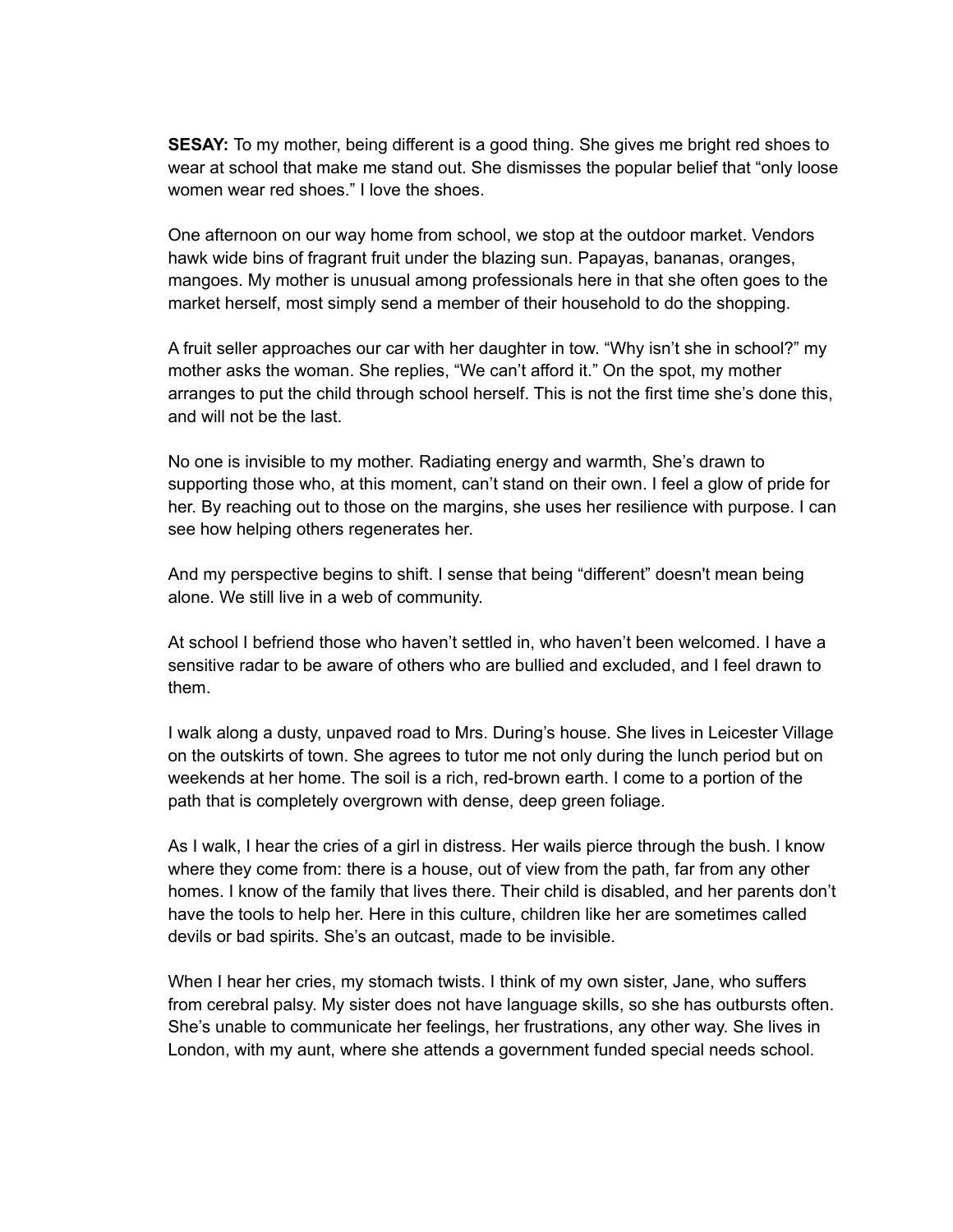I have no way of helping the child who I can't see but I can hear. But at home, I help Jane.

When visiting London for the summer holidays, I pick up Jane from the school bus. She can't walk very well because her legs never fully strengthen, she struggles to descend the steps. I greet her, but she's not able to respond. She is the eldest daughter of a linguist, but the way she was born left her without the ability to speak.

I place my arm around her waist, and physically support her on the walk home. She's bigger than I am, and I feel her weighing down on me. The emotional weight of being her young caretaker feels just as heavy as the physical weight. I am protective of my sister. I have been there for her, and for my little brother. Caring for them is part of who I am. It's not only an expression of love, but it fills me with love.

**GUNATILLAKE:** Do you recognize what Isha is saying here? Who have you cared for that regenerates you? Even though it often can be hard.

**SESAY:** I'm twelve years old when my father dies. It comes as a shock. I had known he was ill, but I never thought it could take his life.

I don't know anyone else my age at school who has lost a parent. I feel more distanced from my peers than ever before.

My mother follows the mourning traditions of our Islamic faith. This means that, as a widow, she wears white and remains secluded indoors for 40 days. She remains in her bedroom. Those who come to pay their respects must visit her there. Her contact with the rest of us is. minimal.

This is the first time I have not had my mother readily, on hand. As I grieve my father's death, I sense an internal shift, at 12 years old, that my world has changed, that I've grown up in an instant.

I draw on my mother's strength, even if I can't be near her, even if I can't feel the warmth of her skin on mine, or breathe in the scent of her perfume when she envelops me in an embrace. The foundation of unconditional love that she's given me is the source I tap into to carry on.

With my father's death, my family unit is broken, but in this brokenness, I see more of my mother's fortitude. After her mourning period, she refuses to marry. She says she never wants a man to tell her to get in the kitchen and cook. In our world, in the culture we are in, this is met with skepticism, and even criticism.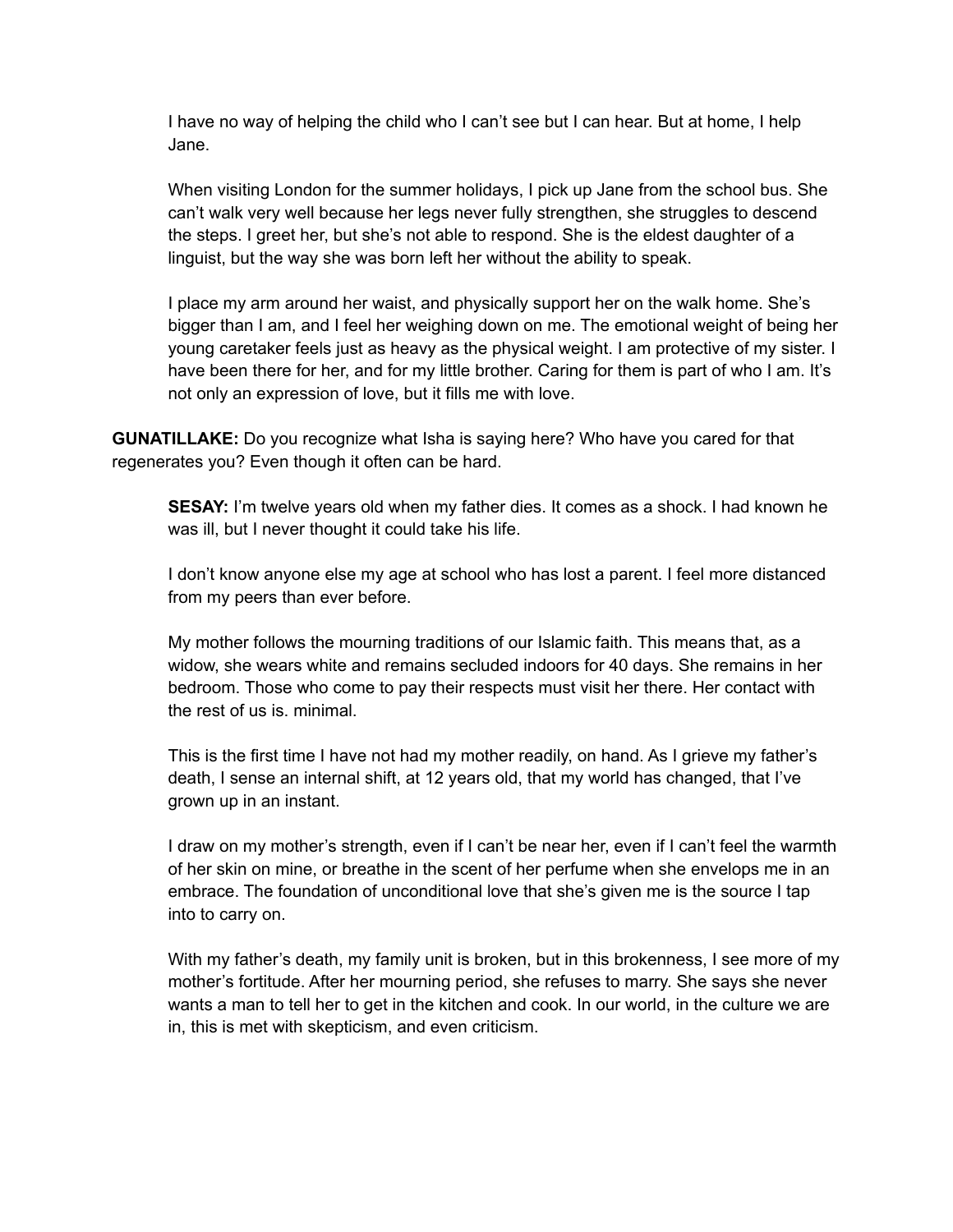She is an academic, raising three children, and she is a warden for female students on campus, the person that they come to for guidance and mentorship. In giving of herself, I see how she, over time, is restored.

Sometimes, the example that my mother sets seems impossible to live up to.

I now understand the gifts of empathy. It takes me longer to understand the costs. I'm in the grocery store buying my own food for the first time. My mother is proud to be sending me off to Trinity College, Cambridge. But she has to start her lectures at her own university before my school year starts. She can't come with me to school to help me set up my new life.

My yearning for my mother is an ache inside me. I'm putting items into my cart: milk, bread, cereal. In the frozen food aisle, something in my shield of armor starts to crack. I feel the tears breaking through, right there in the produce aisle.

There are times when I think, "It would be nice to be caretaken. To receive. But I don't know how.

The emotions pour out of me: I see that choosing my own path can be hard and lonely. It feels good to have this release.

**GUNATILLAKE:** In today's world, it often feels like we are rewarded when we give, give, give of ourselves. But what about the other side of that? Reflect on how you most need to receive, be taken care of. And as before, acknowledge what comes up.

**SESAY:** The college bar is the hub and the heart of campus life. My first time there, I'm cramped by the low ceilings and the hordes of students pressed in around me. A jukebox in the corner does its best to beat out the noise of the rowdy patrons. The place smells like stale Guinness. I feel claustrophobic.

Other students clink pints, and throw darts. We don't have many shared experiences. I've never played lacrosse or rugby. I didn't go to an elite private school. I'm not male. I'm not white.

I look around and I realize I don't see a single other Black person at the bar.

My floormates, people who live next door to me and come from diverse backgrounds, don't go to the college bar. They don't feel welcome here. I start to think, "Something needs to change."

I have been an outsider so many times in my life. This is a familiar feeling.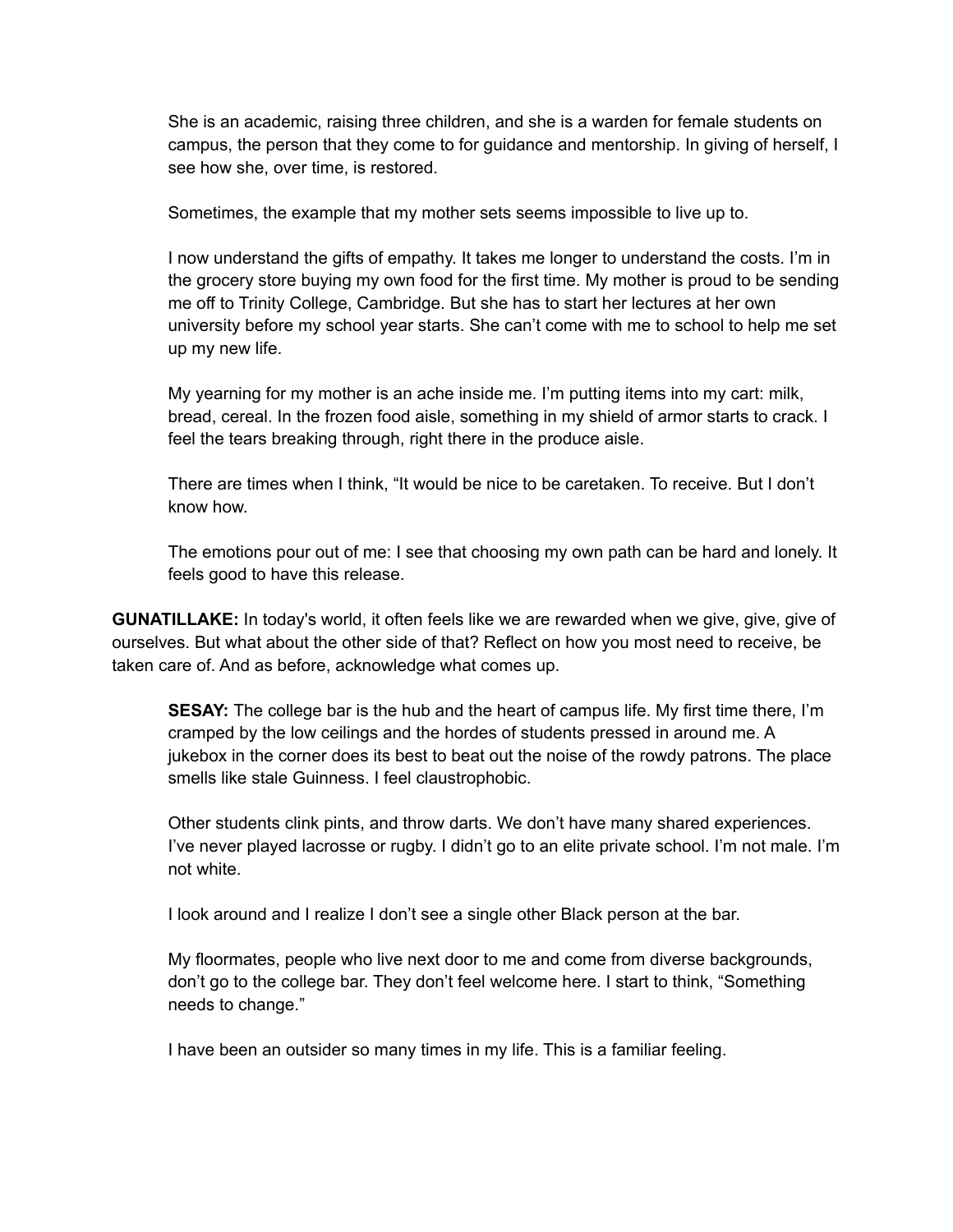I run for office in the student council for the Women's Officer position, to serve as a rep for women's affairs. I want to help create space for women who feel marginalized and silenced by the academic and social practices within college life.

At the time it feels like everyone is ready to discount Black women students, but I am not willing to be discounted. I know my mother is proud.

The first year I run, I lose by a small margin. But the second year, I win.

It's many years after Cambridge, after I've built my career as a journalist that one day, my mother, who has been driven her whole life, collapses. She suffers a debilitating stroke. No signs. No warnings. It's the start of 6 years of hospitalization. I spend as much time with her as I can, traveling back and forth between countries and coasts. The woman who has always given is now in need of care. I rearrange my life so I can be here for her.

My whole life has been about forging my own path, being in control. She fashions that example for me over the years. She weaves within me a thick and enduring belief that obstacles cannot stand in my way.

Processing this drastic change in her health has taken everything in me. It's sometimes exhausting work, filled with grief and resignation. What remains are the lessons she's taught me my entire life about giving. But now there's a new lesson, too: that we can't control everything; that in the fallout of a disaster, we also need care.

So many of us give so much of ourselves to our work, to our families, to our side projects, if we are lucky, to our dreams.

But now my mother is teaching me by example again. But it's not the gift she intended, or the one I wanted to gain. I've had to learn on my own the power of letting others care for me. In watching her become broken, I find myself unable to avoid my own vulnerability. I can't just keep pushing my grocery cart by myself. I have no choice but to give myself over to help from family and friends. They advise me on medical care and provide much needed emotional support. I watch them become regenerated by helping me. And slowly, this gift of reciprocity transforms me.

When we give, it's regenerative. Empathy is like love. It's a renewable resource. You can't tap out. But learning to receive is another, sometimes harder won lesson. Once again my mother is guiding me forward, this time into a softer, more whole version of myself.

**GUNATILLAKE:** Isha, thank you. That was so lovely. In her Meditative Story, "Life and love and the moment," Arianna Huffington shares how her own mother's wisdom and encouragement propels her forward. It gives her the foundation from which to take risks and pursue what might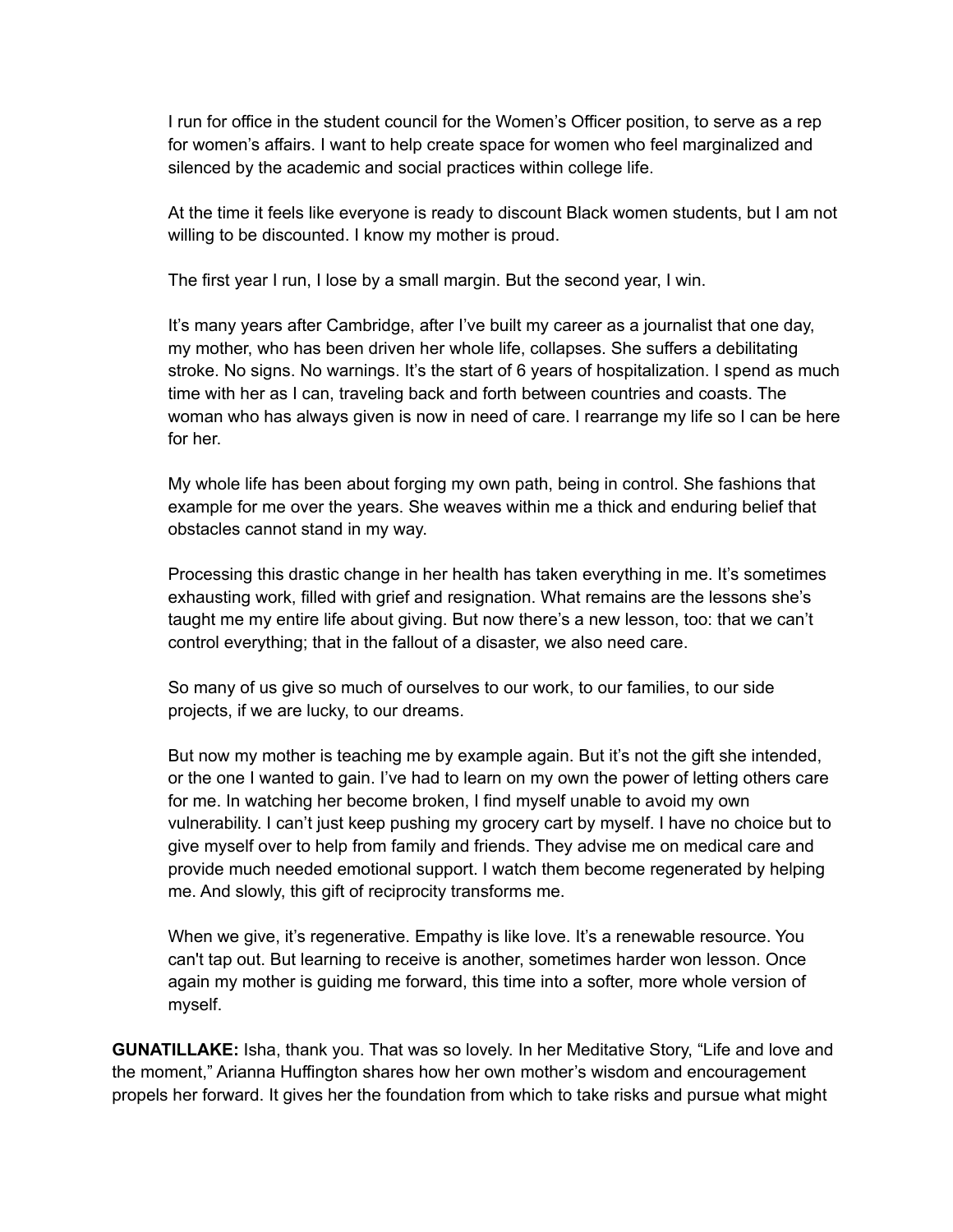at first have felt out of reach. Follow the link in the show notes to hear Arianna's own journey towards the University of Cambridge, and the sense of adventure she develops along the way.

Ok. A big part of what I heard from Isha's story was that while giving selflessly can be regenerative, there are times that we just need to receive. So that is what we'll explore together.

And as we often do, let's take some time to settle in and settle down.

Enjoying our outbreaths.

Putting aside any planning thoughts or any other persistent patterns of thinking for now, there's plenty of time for them later on.

And just enjoying being here.

Body soft.

Enjoying the afterglow of Isha's story.

And any calm, or delicateness or stability that might be here.

Leaning into those sensations.

Welcoming any pleasure that is here, and making the space for it to spread.

And what we're going to do together for the rest of our time is what I think of as an inverse kindness meditation. I've sort of just made it up so let's see how we get on.

Every day, thousands and thousands of people around the world do loving kindness meditation. We've done it before on this show, sending out thoughts of kindness and well wishing to people around them. And that includes us. So out there, in the air, metaphorically (and literally if you like) are thoughts and wishes and vibes and energies of so many people and they're there for you. So let's receive them.

With hands soft and eyes soft, allows your awareness to be open and wide.

Not focussing on anything in particular but tuning more into space, a field of experience.

And we'll allow the kindness of others in.

It's always here, available, waves of kindness and well-wishing.

Some originating from nearby, some from the other side of the world.